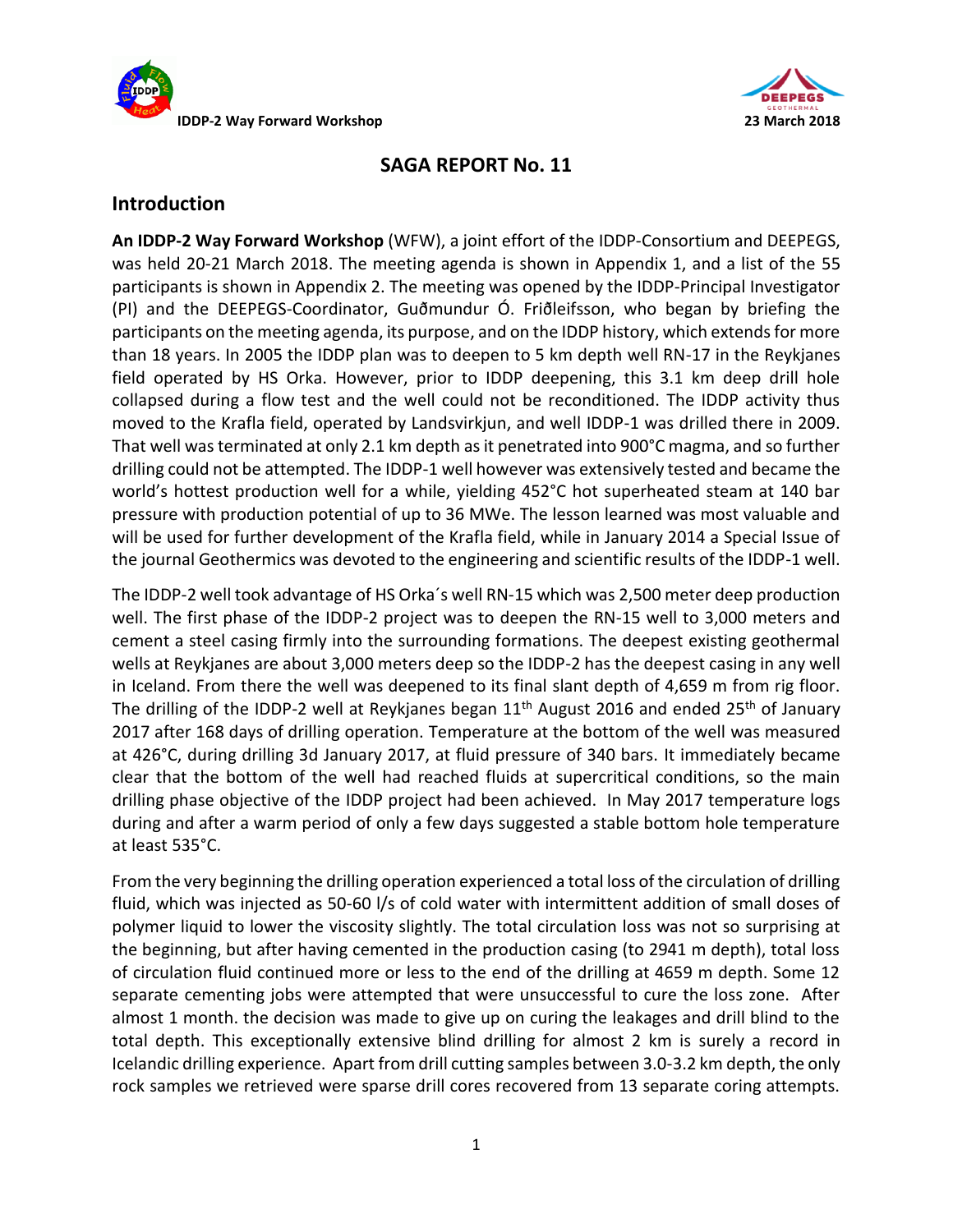



Altogether some 27.3 m of drill cores were sampled, the best of which were retrieved from the very bottom of the well from within the supercritical zone.

After having inserted a perforated liner to the bottom, a  $3 \frac{1}{2}$ " drill string for stimulation was inserted close to the bottom and left in the hole for 5 months – until July 2017. This stimulation effort injected cold water to the bottom with the aim of enhancing the permeability deep in the supercritical regime, below 4 km depth. As part of that effort an Altavert degradable circulation loss blockage material was inserted into the annulus to seal off the main leakage zone at 3.4 km depth. This proved to be too successful because in the fourth period of insertion the well was totally blocked for downflowing cooling fluid and that resulted in an unintended week-long heating-up of the production casing. During that time the production casing was damaged between 2,307-2,380 m depth adjacent to the former main feed zone of the old RN-15 production well at 2,360 m. This was discovered by downhole logging after the stimulation drill string had been removed from the hole, that showed that fluid was leaking into the IDDP-2 hole at that depth.

This damage on the production casing – as well as a severe corrosion on the lowest part of the stimulation drill string, resulted in a delay in the planned forward implementation of the IDDP-2 project. The idea had been to continue stimulation by using a 6" packer in the open bottom hole zone below the liner and continue stimulation through the 3 %" drill string as well as injecting gas tracers to test if a connection exists between the deep permeable supercritical zone and the upper conventional part of the Reykjanes geothermal reservoir. Accordingly, this test had to be abandoned, and efforts turned to assessing the damage to the production casing and considering strategies to repair it. It became evident that it would be very difficult and expensive to repair the damage or replace the casing. After several months delay a decision was made to move forward – and the first step was to conduct the IDDP-2 Way Forward Workshop – which is the topic of this SAGA Report.

The current situation and the forward plan for the IDDP-2 well is the following:

- 1. Injection of about 12 l/s of cold water is still ongoing
- 2. The well was P-T logged down to 2.3 km depth 15.02.2018
- 3. NS-1 liquid tracer has been purchased and will be injected in April 2018.
- 4. Hot water injection may begin in April, and can be controlled at 50°C up to 180°C.
- 5. The tracer(s) will be monitored for about 4 months by sampling selected wells near to IDDP-2.
- 6. After that the re-injection water temperature may be raised before stopping injection for a heat-up period until flow testing becomes ready
- 7. Preparation for wellhead and flow line final design has begun and will be completed next autumn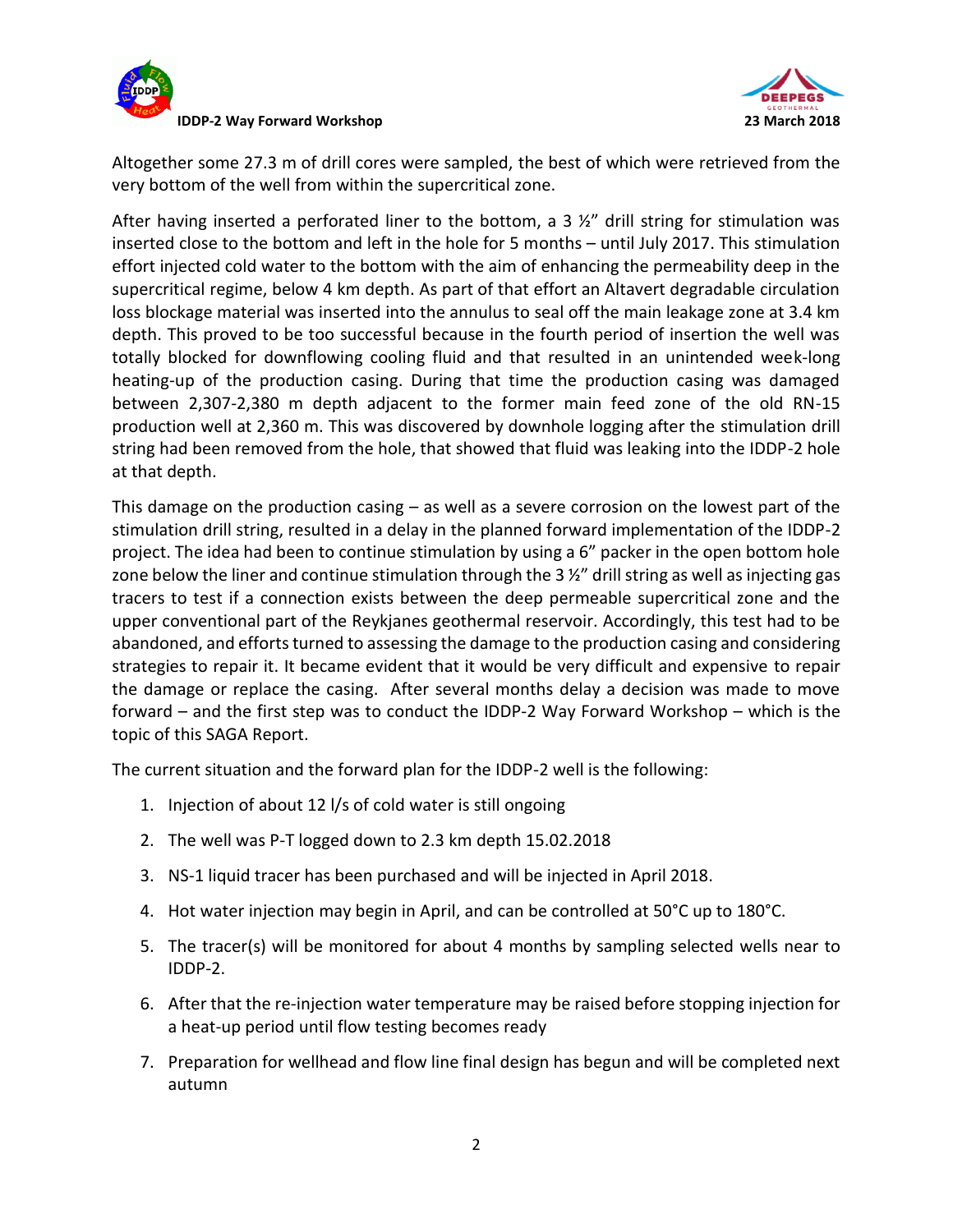



- 8. Construction on well site could be completed December 2018
- 9. Flow testing is planned for 1<sup>st</sup> Quarter 2019 and will be running throughout 2019
- 10. Power production Pilot Testing of some sort may be added to the flow line as relevant during 2019
- 11. P-T monitoring and fluid sampling will be conducted through 2019 as needed
- 12. Reporting and abstract writing for WGC 2020 should be dealt with and completed in 2019
- 13. DEEPEGS may possibly be expanded for few months into 2020?
- 14. DEEPEGS should be completed within 2020

### **The IDDP-2 Way Forward Workshop**

The workshop held in Reykjavik, Iceland, on 20-21. March 2018, reviewed the status of the project and discussed the way forward, especially the necessary flow tests to sample the deep fluid and investigate its potential as an energy source for electricity generation (See the attached Agenda). The first plenary session of the workshop discussed the status of the well. The well has at least two fluid feed zones, a dominant one at 3.4 km depth and a second smaller one at 4.5 km. Although the drilling and completion of the well proceeded according to plan, a problem developed later. After injection of cold water designed to enhance the permeability of the deeper hottest zone had proceeded for some months in 2017, damage was discovered at a depth of between 2,307 to 2,380 m, where a contriction in the production casing prevents deploying logging tools deeper. The plan is therefore is to carry out comprehensive flow testing without repairing this damage zone, beginning early in 2019. Accordingly there was considerable discussion about inserting 3.5 or 4.5 inch drill pipe past the constriction to allow deployment of logging tools and downhole samplers beyond the constriction. A drilling rig will be onsite in August 2018 to insert this drill pipe to allow these measurements to be made, and remove it before the flow testing.

High-temperature tracer tests and reservoir modeling will also be carried out before the flow testing. Meanwhile petrological and rock physics studies of the cores recovered are advancing. Spot coring provided the only deep rock samples from the well as drilling continued without recovering drill cuttings. These cores are characteristic of a basaltic sheeted dike complex, with hydrothermal alteration mineral assemblages that range from greenschist to hornblende hornfels, and pyroxene hornfels, allowing the opportunity to investigate water-rock interaction in the active roots of an analog of a submarine hydrothermal system. The deep fluids have not yet been sampled from the IDDP-2, so their chemistry is unknown at present. It was pointed out that the approach to high enthalpy geothermal systems by the IDDP is applicable to many other superhot geothermal resources worldwide.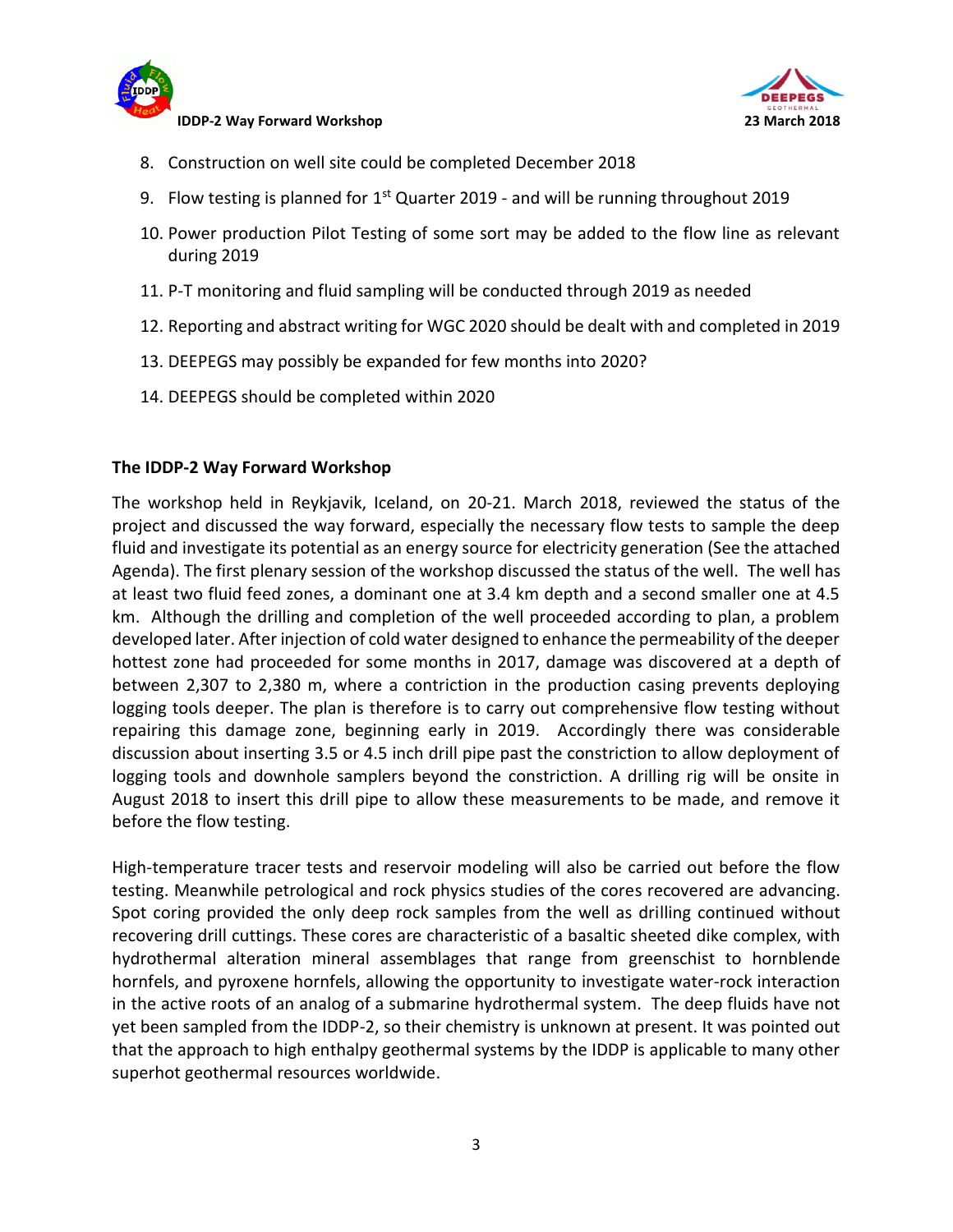



Presentations followed on conceptual geological models of the subsurface environment of the IDDP-2 based on joint inversions of well logs and predrill information on porosity, magnetization, and potential fields, etc., that allow prediction of subsurface temperature distribution and the location of the brittle/ductile transition underlying the current producing geothermal field.

Considerable effort has already gone in to the design of the surface valves, flow line, and surface testing equipment necessary for testing very hot, and potentially corrosive solutions. Acid resistant alloys and cladding of valves will be employed and specifications for basic material selection, and pressure class of the equipment are being finalized.

The afternoon session began with presentations on the lessons learned from the IDDP-1 drilling at Krafla. The flow test was challenging. Wet scrubbing of acid in the superheated steam was successful but silica particles in the superheated steam abraded the wellhead valves. One important lesson was not to try sample or run sensitive experiments during the first hours of flow when the steam is contaminated. Other lessons were - to document everything, make monitoring constant, maintain a high degree of superheat of the steam, have a clear risk management plan at the site, aim for simple and proven solutions, and be ready for unexpected happenings. Finally, and above all, avoid closing the well.

This look back at IDDP-1 was followed by looking ahead by an introduction to the status of planning for the IDDP-3 well at Hellisheidi geothermal field, its scope, conceptual and reservoir modeling, planning and licensing, its objectives, alternatives for well and surface equipment, and discussion of five potential well locations. The plan is to start drilling in 2021.

The workshop then changed format with participants joining one of four parallel working groups on (1) Geosciences, (2) Reservoir engineering, (3) Fluid Chemistry, and (4) Flowline and pilot plant. The charge of each breakout group was to make specific recommendations that list(a) its priority, (b) its timeline (c) if the activity is in-hole or not in-hole (d) if it requires drill rig time, (e) its feasibility, (f) its personnel and individual in charge, and (g) its tentative budget.

### **RECOMMENDATIONS**

During the final plenary session, the following items and recommendations were brought up by each panel as a result from the panel discussion. These notes took some modification during the discussion, which each panel will then use in the "Way Forward" implementation. For the record we just keep the listed items as brought forward.

#### **GEOSCIENCES**

- Vertical seismic profiling using downhole seismometers is desirable as we still lack a great deal of detail about the structure around and below the IDDP-2 well, such as the nature of faulting and of the brittle/ductile transition.
- More numerical modelling of existing geophysics is required.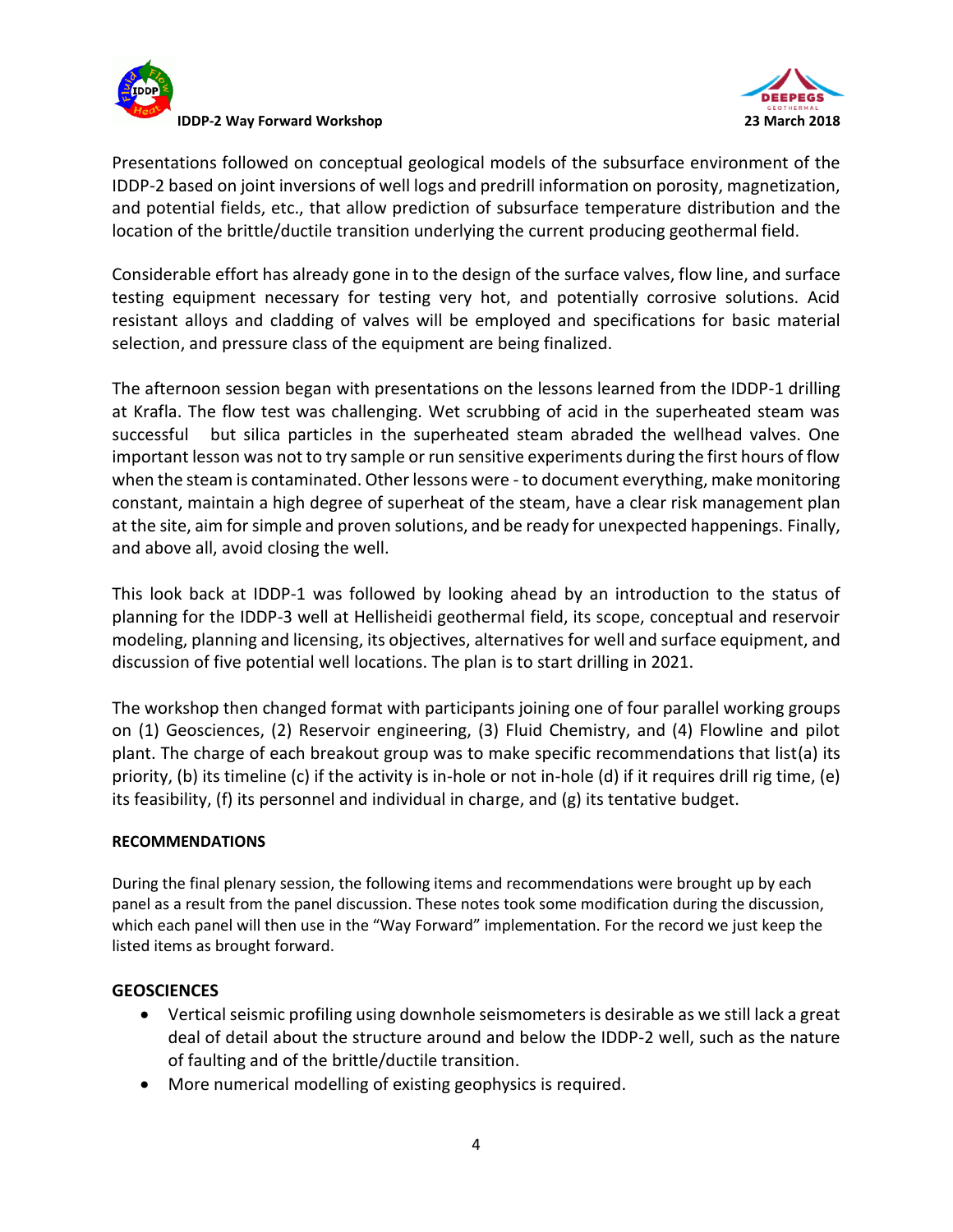

**IDDP-2 Way Forward Workshop 23 March 2018**



- We need to complete the physical properties measurements of the core and use them to interpret downhole logs and surface geophysics.
- Detailed laboratory analyses and studies of isotopic ratios in minerals, rocks and fluids are very necessary. For example, hydrogen and oxygen isotopic ratios could indicate the degree of magmatic contributions to the fluid, and the amount of water/rock reaction, etc. These could take many months to complete.
- Fluid inclusions studies of the cores could give detailed information on fluid compositions, and temperatures of reaction in mineral formation at specific depths. Deep in the well fluid inclusions are vapor dominated and will be difficult to study and require advance techniques (e.g. laser ablation and ICP mass spectrometry, etc.) However, this is a high priority and should begin at once. This was also a high priority of the fluid chemistry panel.
- By analyzing the chemistry of co-existing mineral pairs in the cores we can use mineral geo-thermometers to understand the present state and evolution of the system. This requires microprobe and ion microprobe analyses that could take some months depending on the availability of personnel and access to equipment.
- Determining the age of intrusions in the series of sheeted dikes by study of zircons or possibly by Argon isotopic ratios could shed light on the timing and evolution of the geothermal system as an input to conceptual modeling.

# **FLUID CHEMISTRY**

- The first task is prediction of fluid chemistry of the 4600 m feed zone using fluid inclusions, downhole samples (using a downhole sampler deployed through the drill pipe), geothermometry of secondary minerals in cores and experiments.
- Secondly the fluid chemistry group should provide the flow test group with worst case scenario for flow line design. At 3400 m the fluid should have seawater salinity, but at 4600 it could have up to 25% TDS. As for silica, the maximum quartz solubility could be  $\sim$ 800 mg/kg. Sulfide and pH will require more work.
- How do we determine the deep fluid chemistry?
	- Flow test program at different pressures and flow rates
	- Can we detect contributions from the deepest aquifer based on chemical composition, isotopes (Sr, B, Li) or by other means?
	- A background sample is desirable for comparison, preferably from downhole.
	- Can we identify "red lights" for fluid composition during well flow?
- The group should provide the flow test group with preferences on sample port number, types and locations.

Pressure/Temperature relation suggest that the deep fluid is either vapor+NaCl or two liquids. Fluid inclusions in the core are bimodal and either vapor-rich or vapor-rich with abundant salt crystals, but the bottom-hole core suggests an iron rich brine may be present. Characterization of the fluid might be possible by downhole sampling, using the Thermochem fluid sampling tool, if a 4 %" drill string can be installed, but the well needs to flow first to clean up the injected water. Temperatures might be deduced from the magnetite-ilmenite pairs in the cores. The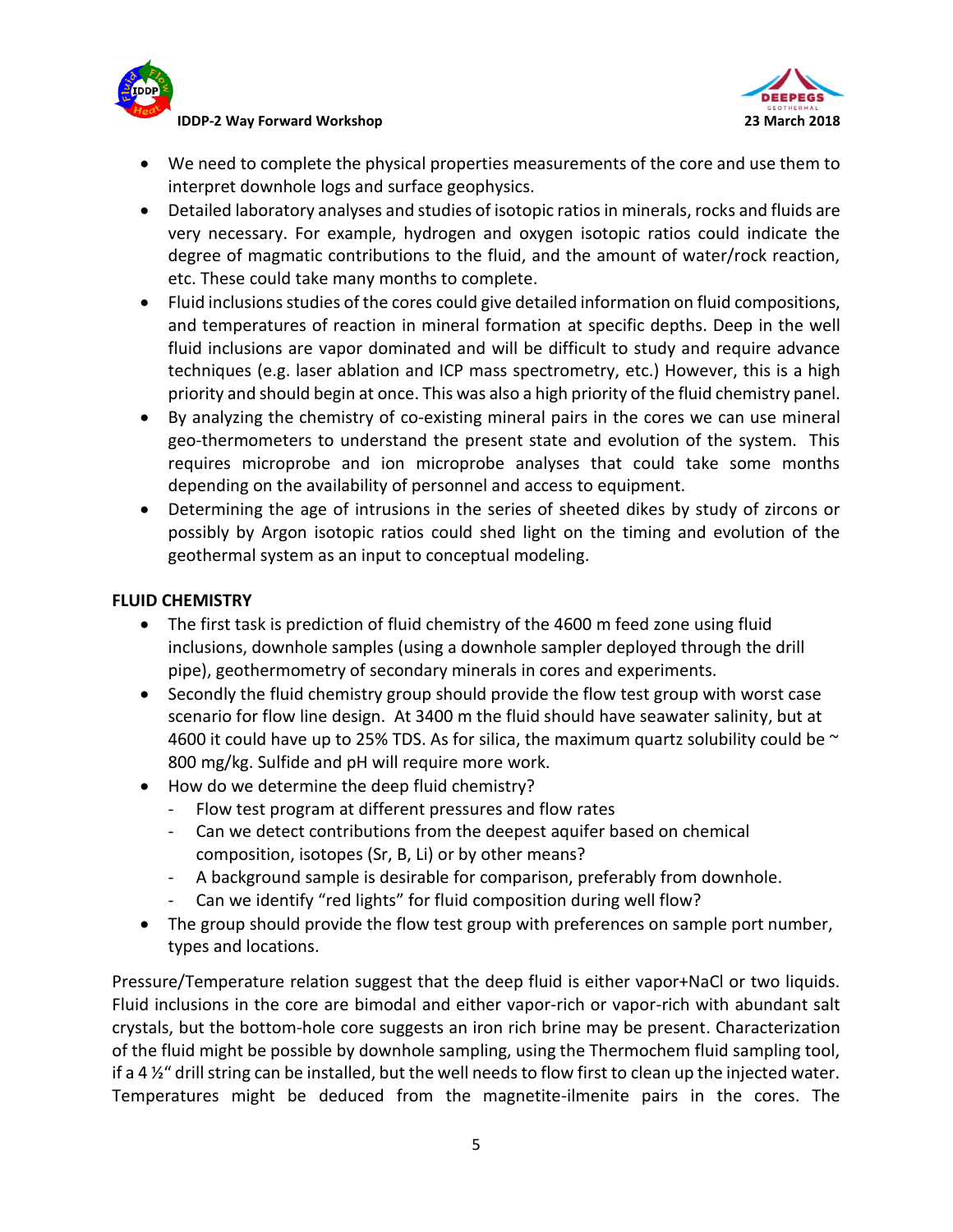



temperature of the 3400 m aquifer might be deduced from fluid inclusions in rocks and rubble from that depth interval. The "vapor-like" part of the two-fluid scenario is likely to have seawater salinity (as NaCl<sup>o</sup>), and contain HCl<sup>o</sup>, SiO<sub>2</sub> etc. whereas the ionic components will be in the brine with possibly 20-25% NaCl.

## **RESERVOIR ENGINEERING**

- Estimate static P and T below CSH without new downhole logging
	- Consider televiewer and/or camera to top of obstruction
	- Team to discuss what other datasets than direct T logs during injection are temperature sensitive
	- Can the well caliper be extracted from spinner data to strengthen Statoil lithology models
	- Modeling for  $T(z)$  and  $P(z)$  with various models and datasets
- Estimate static P and T below CSH with additional logging
	- 4.5"(76.2 mm) drill string preferred to 3.5" (61 mm) for larger ID
	- ISOR to supply OD of K10 PTS, sonic and televiewer with centralizers
	- Run tools on E line in case they get lost always have the data on surface
	- Consider step rate injection test and tracer slug injection if rig on well
- **•** Repeat injectivity test,  $P(t)$  at 2000 m, two tests, allow well to heat up in between? If rig on well, get  $3^{rd}$  rig pump and maximize injection at 90 l/s.
- Flowing well models for estimating output curves
- Conceptual and numerical reservoir models, 1, ideally 2 and best 3-D

### **FLOW LINE AND PILOT PLANT**

The panel has developed the following timeline for the necessary tasks in view of the extensive work already completed:

|           | <b>ITFM</b>                                                | <b>MILESTONE</b> |
|-----------|------------------------------------------------------------|------------------|
|           | • Final design of wellhead and flowline begins early April | 01.04.2018       |
|           | • Deadline for ordering materials                          | 15.05.2018       |
|           | • Design ready                                             | 30.05.2018       |
|           | • Drill string out of hole                                 | 01.09.2018       |
|           | • Well closed. Gas release                                 | 23.09.2018       |
|           | • All materials available                                  | 31.12.2018       |
| $\bullet$ | Flow test                                                  | 01.04.2019       |
|           |                                                            |                  |

Waiting for possible output curves Waiting for chemistry range of the discharged fluids Need information on requirements for fluid testing:

- Flow rate requirements for each test
- Duration of each test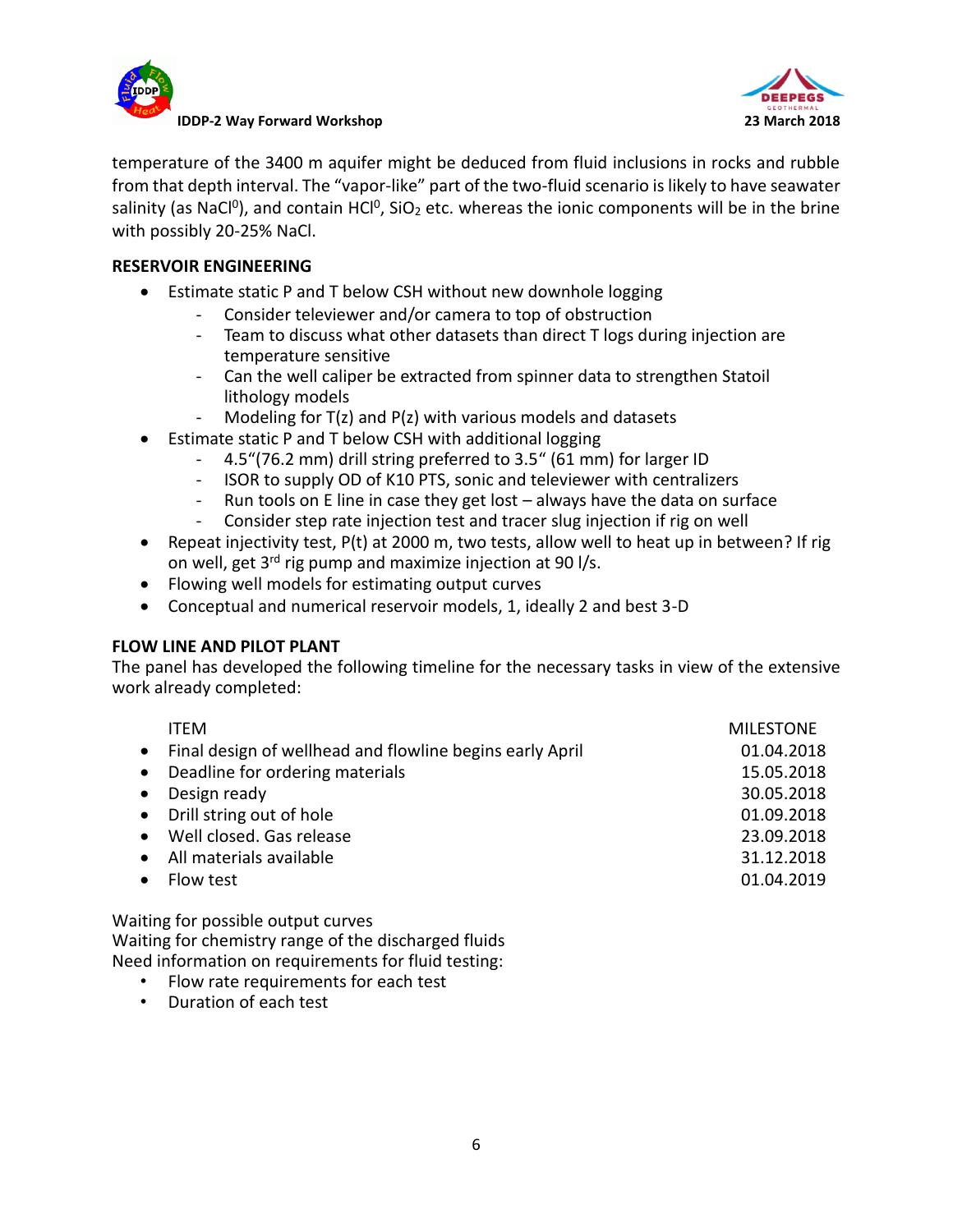



#### **CONCLUSION**

Following the Way Forward Workshop the IDDP steering committee continued the discussion for about 1 hour and concluded that each working group should continue their way forward implementation towards the flow test as discussed during the plenary meeting. The committee also concluded that a drill rig to insert a supporting pipe, to enable access and detailed logging of the entire well below the damaged zone in the casing, should be brought into the IDDP-2 well site in July 2018. This would enable detailed find and purchasing of desirable logging tools and downhole tools to ease the logging string through the damaged zone.

Unanimously the WFW-participants recognized the IDDP-2 - DEEPEGS demonstration hole a Reykjanes as a unique opportunity to influence the geothermal industry worldwide. Therefore, a significant effort should be made by the DEEPEGS and IDDP teams to subtract all possible industrial and scientific data from this demonstration well. Some of it will require significant additional funding for implementation. Each group intends to address that during the following weeks.

The temperatures being exposed to deep sections of wells IDDP-1 and IDDP-2 reflect an environment where available casing materials and cementing technologies are at or exceeding their limits. Significant thermal movement of steel is the norm and owners need to prepare for operating wells with damaged casings or liner sections. Such wells are nevertheless able to transport fluid between surface and their deepest feed zones. A supercritical well primary success criterion is thereby achieved. The forthcoming flow test of IDDP-2 provides an excellent opportunity to test such a well concept.

Future supercritical drilling projects therefore should prepare for not gathering sufficient volume of deep well thermal recovery data to accurately assess the reservoir undisturbed pressure and temperature condition. Instead various and diverse logging data sets, like those already collected in IDDP-2, become an opportunity for advanced modeling studies. For example, a large volume of disturbed downhole temperature data exists in the IDDP-2, spot cores provide a temperature range and the Weatherford logging while tripping tool has gathered resistivity data that are sensitive to the deep reservoir porosity and temperature. These data sets alone are insufficient in accurately estimating the deep reservoir temperature. However, when coupled together in an inverse modeling suite with supercritical capacities and transient heat flow, an accurate temperature profile as a function of depth can be determined. This should be regarded as a doable and cutting-edge modeling study, for IDDP-2 analysis and in planning logging activities in future deep drilling projects.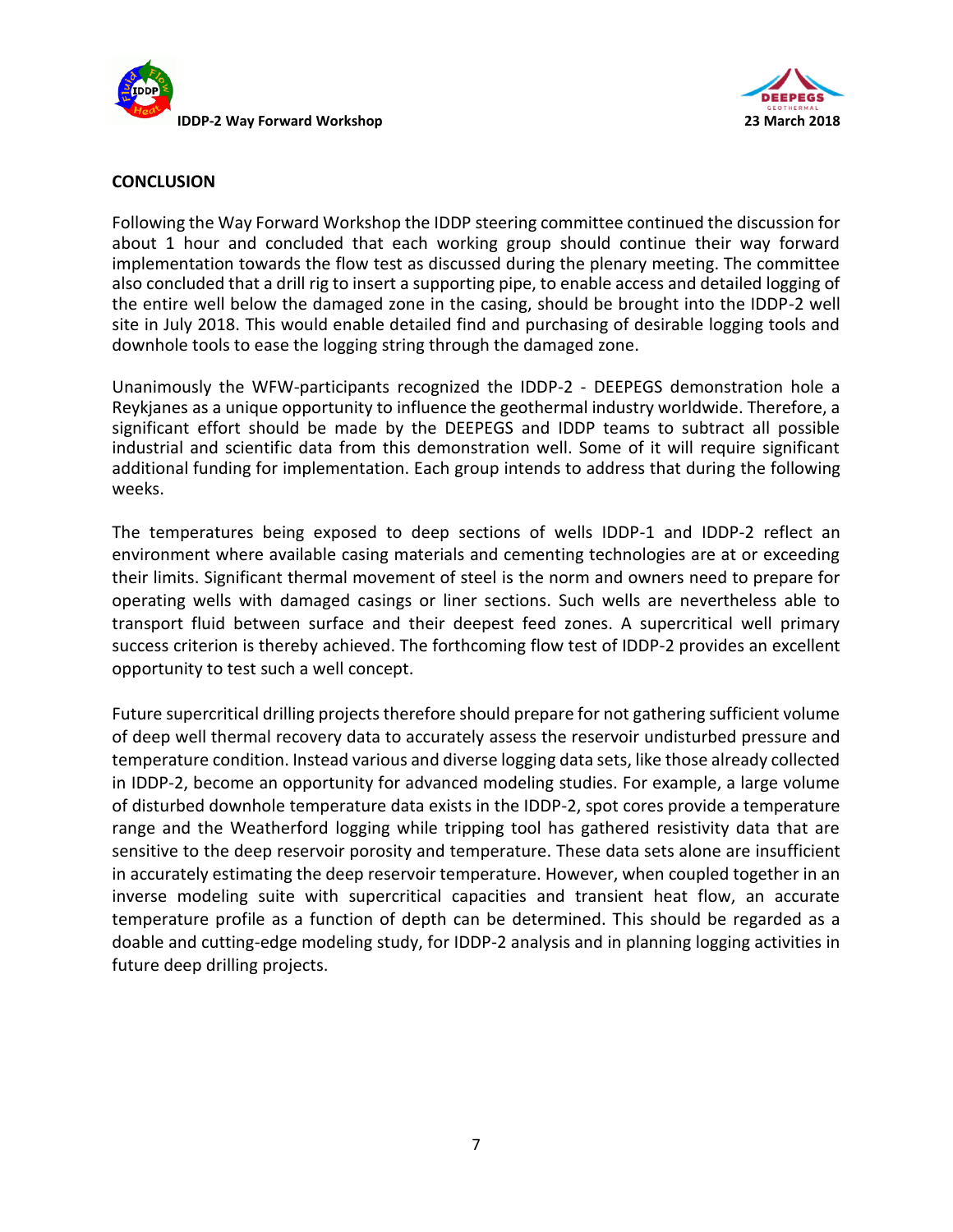



# **Appendix 1**

### **AGENDA – DAY 1 – MARCH 20**

#### **Reykjavík Energy – Bæjarháls**

09:00 Opening and introduction to IDDP-2 Way Forward Workshop (GÓF)

09:15–12:15 Introductory presentations of status

- Well interventions, how to secure access to the deep part of IDDP2 (ÞG) 15 min
- Tracer test (KVM) 15 min
- Logging opportunities (based on opened well) (HSO, ISOR, Statoil) 20 min
- Reservoir modelling (GrB-Keshvad-Andri-ÓS) 20 min.
- Break, 15 min.
- Petrological studies (Robert & Wilfred) 20 min Preliminary results – (RAZ) 10 min How could IDDP make a worldwide impact on science and geothermics? – (WAE) 10 min
- Conceptual geological model including well log interpretations and thin section analysis (Kati, Alex and Claudia will be supported by video) 30 min
- Flow line and surface testing equipment (Geir-Albert-Verkís) 15 min
- 12:15-13:15 Lunch
- 13:15-14:15 Lessons learned from IDDP-1 (BP-SHM-KE)
- 14:00-14:15 OR IDDP-3 preparation (ESPA) 15 min
- 14:15-14:30 Objectives for initial Working Group discussions 4x4 (WAE-GrB-FÓ-AA)
- 14:30-15:30 Break-out into Working Groups
	- 1. Geoscience
	- 2. Reservoir engineering
	- 3. Chemistry, fluid characterization
	- 4. Flowline and pilot plant, incl. sampling and in-line material testing
- 15:30-15:45 Coffee break
- 15:45-17:00 Plenary -  $1<sup>st</sup>$  Presentations by working groups

#### **AGENDA - DAY 2 - March 21**

#### **Orkugarður - Grensásvegi 9**

- 09:00 10:00 Víðgelmir plenary (recap goal and agenda split into working groups)
- 10:00 12:00 2<sup>nd</sup> Working Group meetings
- 12:00-13:00 Lunch
- 13:00-15:00 Plenary meeting
- 15:15 End of workshop